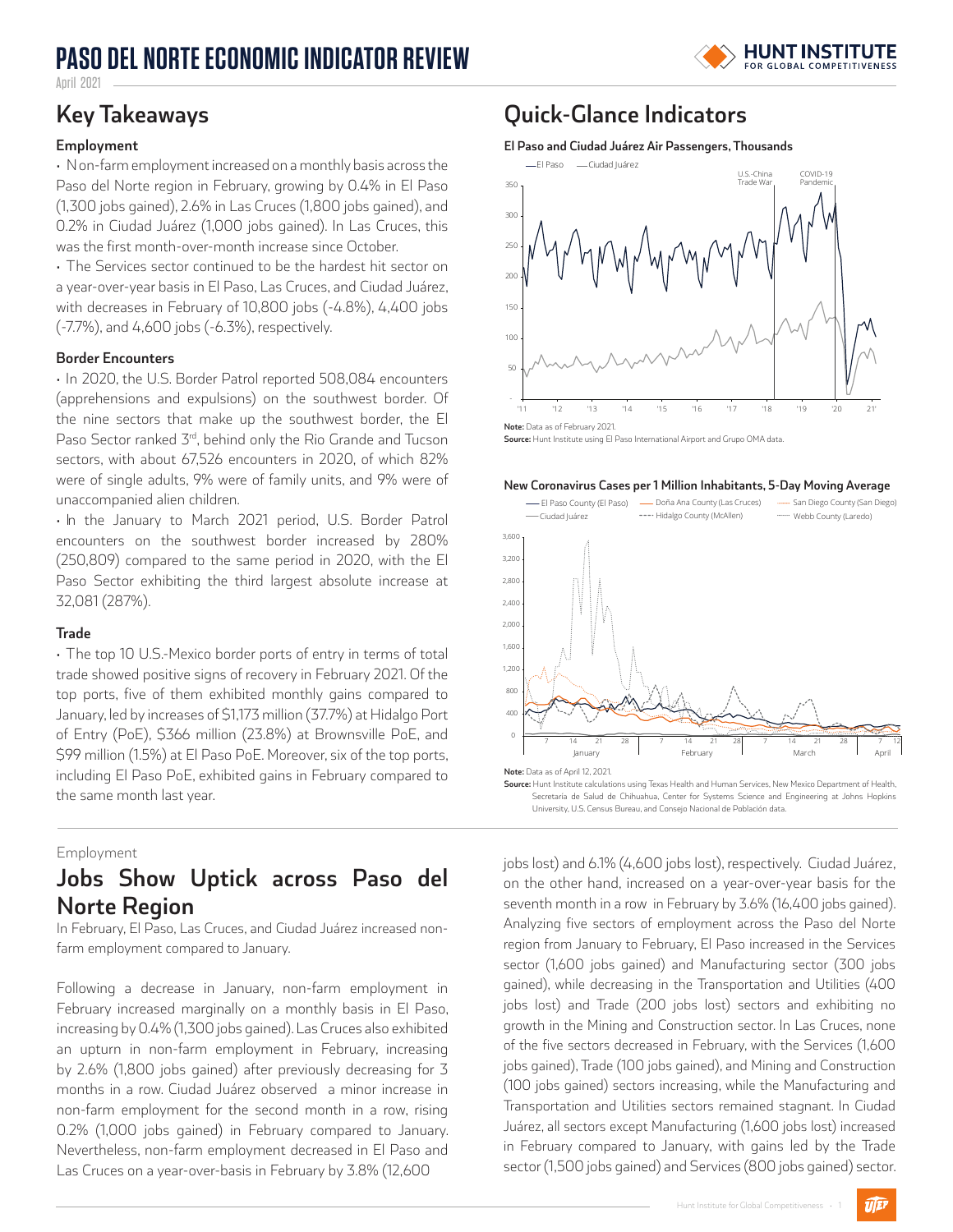# **PASO DEL NORTE ECONOMIC INDICATOR REVIEW**



April 2021

On a year-over-year basis, the Mining and Construction sector in El Paso, the Manufacturing sector in Las Cruces and Ciudad Juárez, and the Transportation and Utilities sector in El Paso and Ciudad Juárez all increased, while the Trade sector in Las Cruces saw no job growth. The most notable increase was the gain of 20,500 jobs (6.8%) in Manufacturing for Ciudad Juárez, its third month in a row with year-over-year job gains above 20,000. Nonetheless, all of the other sectors exhibited negative growth rates in February. As in previous months, the Services sector recorded the highest over-the-year job losses in absolute terms across the region, with decreases of approximately 10,800 jobs in El Paso, 4,400 jobs in Las Cruces, and 4,600 jobs in Ciudad Juárez.

### **Paso del Norte Total Non-Farm Employment by Sector, February 2021 (Year-over-Year)**



**Note:** Preliminary data for February 2021. Services exclude Transportation and Utilities and Trade. Numbers are rounded to the nearest hundred.

**Source:** Hunt Institute calculations using U.S. Bureau of Labor Statistics and Instituto Mexicano del Seguro Social data

#### Border Encounters

# **Apprehensions and Expulsions Up Dramatically in 2021**

U.S. Border Patrol encounters on the southwest border went up significantly in the first three months of the year compared to the same period last year.

United States Border Patrol (USBP) encounters consist of Title 8 Apprehensions and Title 42 Expulsions.<sup>1</sup> Title 42 Expulsions were included in the USBP statistics when, beginning March 21, 2020, Title 42 was implemented to prevent the entry of people who may further spread COVID-19. Exceptions to Title 42 include "considerations of law enforcement, officer and public safety, humanitarian, or public health interests." Thus, although expulsions under Title 42 have only been recorded since March 2020, it is nevertheless still valid to compare total encounters from March 2020 onwards (apprehensions and expulsions) to encounters from previous months and years (then only apprehensions). Although differentiated from one another since March 2020, the sum of these numbers is compared to show the number of times

the U.S. Border Patrol encountered illegal border crossings.

In 2020, the U.S. Border Patrol reported 508,084 encounters (apprehensions and expulsions) on the southwest border, down from the nearly 800,000 in 2019. In 2020, 86% (434,601) of these encounters were single adult encounters, 8% (38,287) were family unit encounters, and 7% (35,196) were unaccompanied alien children encounters. In 2019, on the other hand, 38% (304,039) of these encounters were single adult encounters, 53% (425,217) were family unit encounters, and 9% (70,419) were unaccompanied alien children encounters. As such, the number of single adult encounters increased in 2020, the number of family unit encounters plummeted, and the number of unaccompanied alien children encounters decreased by roughly half. Moreover, family unit encounters went from a majority share in 2019 to a minimal share in 2020, with single adult encounters taking up the overwhelming majority in 2020. Of the nine sectors that make up the southwest border, the El Paso Sector<sup>2</sup> ranked 3<sup>rd</sup> in 2020, behind only the Rio Grande and Tucson sectors, with 67,526 apprehensions and expulsions, of which 82% (55,403) were of single adults, 9% (6,339) were of family units, and 9% (5,784) were of unaccompanied alien children. In 2019, El Paso ranked  $2^{nd}$  with 171,912 apprehensions, behind only the Rio Grande Sector. Of these, 21% (36,687) were of single adults, 70% (120,632) were of family units, and 8% (14,593) were of unaccompanied alien children. Thus, along the border and in El Paso Sector in particular, family unit encounters dropped significantly in 2020 compared to 2019, while single adult encounters rose considerably. In addition, family unit encounters in El Paso went from being the predominant majority

### **U.S. Border Patrol Southwest Border Encounters by Sector**

|            | 2020       |            |           | <b>Total</b> |             |            |               |
|------------|------------|------------|-----------|--------------|-------------|------------|---------------|
| Sector     | <b>FMU</b> | <b>UAC</b> | <b>SA</b> | 2019<br>(A)  | 2020<br>(B) | $B-A$      | $B-A$<br>(% ) |
| Big Bend   | 279        | 658        | 11.095    | 9.735        | 12.032      | 2.297      | 24%           |
| Del Rio    | 6,664      | 2,820      | 47,897    | 60,475       | 57,381      | (3,094)    | $-5%$         |
| El Centro  | 896        | 1.750      | 30.026    | 31.653       | 32.672      | 1.019      | 3%            |
| El Paso    | 6,339      | 5,784      | 55,403    | 171,912      | 67,526      | (104, 386) | $-61%$        |
| Laredo     | 2,488      | 2.830      | 61.179    | 40.492       | 66,497      | 26.005     | 64%           |
| Rio Grande | 9,403      | 12,086     | 94,735    | 305,417      | 116,224     | (189, 193) | $-62%$        |
| San Diego  | 4,472      | 2.104      | 58,340    | 54.845       | 64,916      | 10.071     | 18%           |
| Tucson     | 5,357      | 6,423      | 69.600    | 67.184       | 81,380      | 14.196     | 21%           |
| Yuma       | 2.389      | 741        | 6.326     | 57.962       | 9.456       | (48,506)   | $-84%$        |
| Total      | 38.287     | 35.196     | 434.601   | 799.675      | 508.084     | (291, 591) | $-36%$        |

**Note:** Numbers in parenthesis indicate negative numbers. Numbers are by calendar years; USBP reports by fiscal year that goes from October to September.Beginning in March 2020, USBP Encounters statistics include both Title 8 Apprehensions and Title 42 Expulsions. FMU are family unit encounters, UAC are unaccompanied alien children encounters, and SA are single adult encounters. Data to be updated for February and March 2021.

**Source:** Hunt Institute calculations using data from U.S. Customs and Border Protection.

1 According to U.S. Customs and Border Protection, expulsions refer to "individuals encountered by USBP and expelled to the country of last transit or home country in the interest of public health under Title 42 U.S.C. 265.", while apprehensions refer to " the physical control or temporary detainment of a person who is not lawfully in the U.S. which may or may not result in an arrest." https://www.cbp.gov/newsroom/stats/cbp-enforcement-statistics/title-8-and-title-42-statistics

2 The El Paso Sector covers the entire state of New Mexico and the two western most counties in Texas, Hudspeth and El Paso.